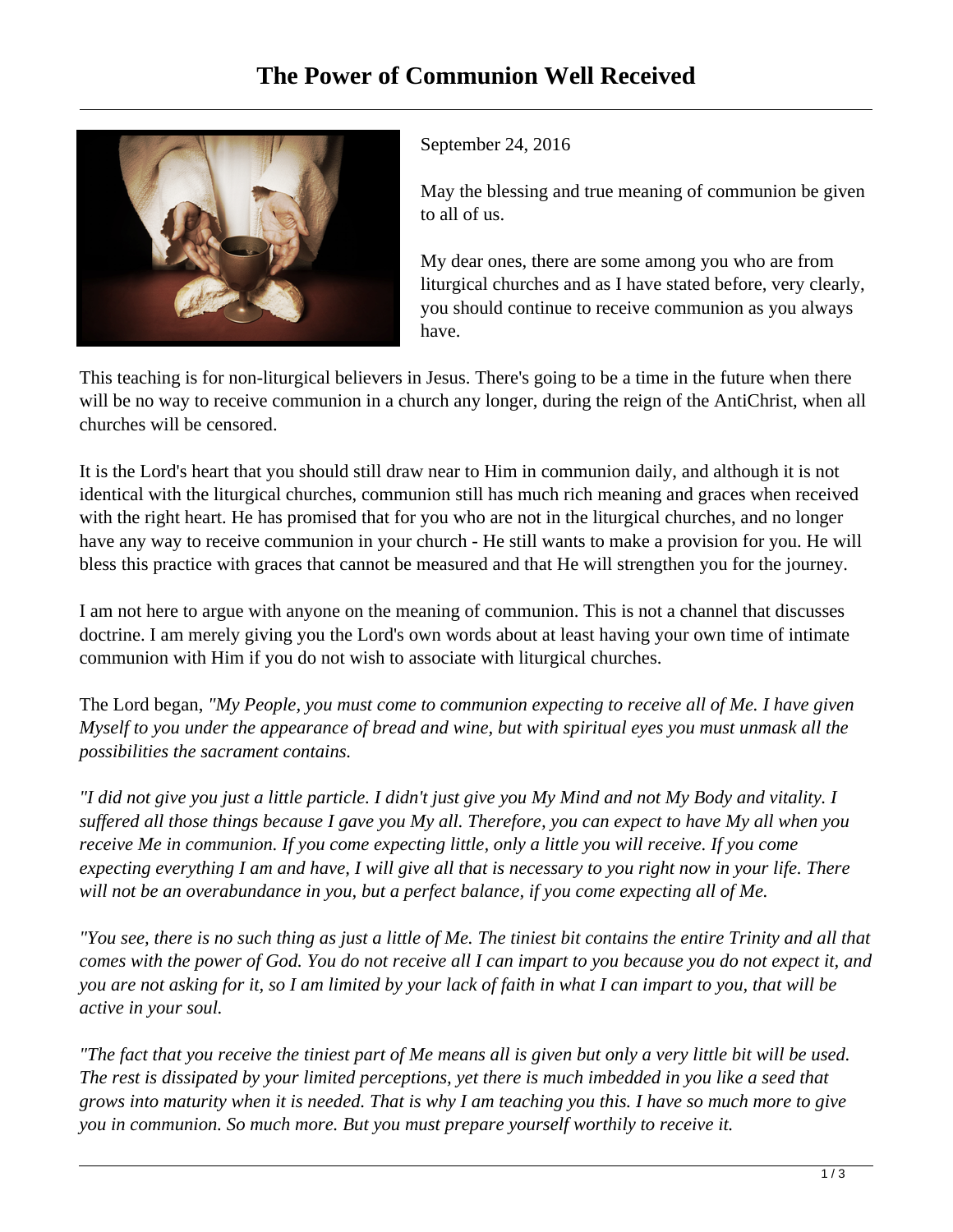*"I very much approve of the service James wrote in Jerusalem. Never mind which apostate churches use a similar form, please ignore the bath water and keep the baby."* 

Jesus continued, *"When he wrote this, it was under the inspiration of My Spirit, and the whole progression of the service was to prepare your hearts to receive Me."*

I don't have all the facts on this, but I just want to say that - in that day and time, it was the ordained ministers, the ones who'd had hands laid on them by the apostles, that actually celebrated the service of St. James. And these are our roots, our Christian roots, back to Jerusalem in the middle of the 1st century. These traditions and ordinations have been carried out throughout all time, and are still alive now in certain churches.

But the great problem is that some of these churches are apostate, and no longer believe as the early Christians did. Nonetheless, this service IS beautiful for preparing your heart to receive Jesus.

The Lord continued, *"I am not saying you must do all of this religiously, not at all. But I am asking you to capture the progression he laid out, because with it you will be well prepared to receive Me and all I have for you in communion.*

*"This is a solemn service, dear ones. It is the memorial of my Passion, which so few wish to commemorate. What a shame that you shy away from these memories."* 

Oh, Lord, forgive me. It is so painful to recall your passion, it makes my heart sick.

*"Nevertheless it reminds you of what I suffered for your sins, Clare, and it prepares you to be courageous in facing the trials of your day. Behind that veil of sorrow is limitless joy. You must penetrate that veil into the heart of your God and see the great wonder and joy that was released as I redeemed you out of the slavery of sin and death.* 

*"Once you glimpse the joy of My Father's Heart and Mine as well, once you see - truly see and touch that - it will illuminate your being with divine love and make it so much easier for you to be charitable with the faults and shortcomings of others. In fact, your own character will be illuminated so well to you, that you dare not lift your head above others, ever.*

*"I do not say this to shame you, only to keep you in the last place where you have begged Me to keep you. Seeing how I suffered is sobering for you and acts also as an admonition to never complain. Never. And we are having a problem with that, aren't we?"*

Yes, Lord, forgive me. I am so sorry. I have so much to be grateful for. This pain makes me impatient and kind of crabby. Hopefully, I'll have the grace not to spill over on others with that attitude, but there are a few items that provoke me...little things...and bad habits from my past that spring up through my frustrations.

Jesus continued, *"Nothing is little when you consider how much I suffered to give you peace and secure a place in Heaven for you. All these little things you grow so impatient with, including the pain, all of them are being used for others. Even as Simon's contribution brought forth much fruit. Though he was not God, he aided Me in My hour of need as I was setting the captives free. And as such, he partakes in the*